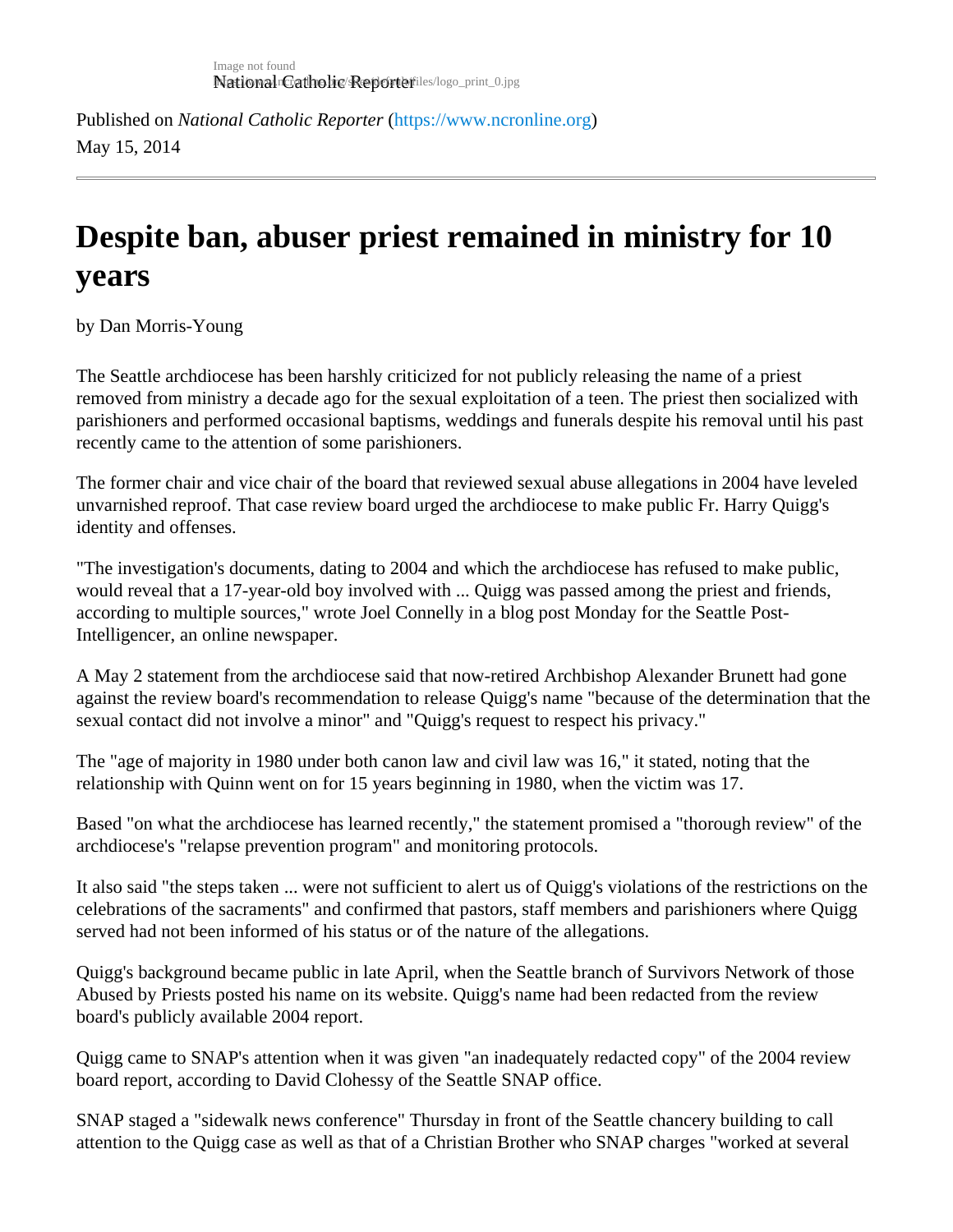Seattle area schools and is accused of molesting 50 children."

"Quigg is believed to be living in the Seattle area," the SNAP website says.

## Advertisement

The May 2 archdiocesan release spurred two former review board leaders, retired state Superior Court Judge Terrence Carroll and former U.S. attorney Michael McKay, to write Seattle Archbishop J. Peter Sartain, who succeeded Brunett in 2010.

In the May 6 letter, Carroll and McKay:

- Disputed that the archdiocese only recently became aware of Quigg's post-removal activities, pointing out that a Dec. 20, 2004, letter from the review board to Brunett reported that "a review board member was in the congregation of a liturgy that included the active participation of a priest [Quigg] whom you earlier indicated had been barred from ministry."
- Decried the fact Quigg's name was not made public despite their 2004 exhortation to do so; and
- Described as a gross understatement the description of Quigg's sexual offenses.

"It is our understanding that Archbishop Brunett initially agreed with our recommendation about publishing Quigg's name and preventing him from exercising priestly functions," Carroll wrote in a May 9 email to *NCR*. "We have come to learn recently that Brunett met with him and decided to not publish [his name] and, further, the chancery was grossly negligent in failing to monitor the restrictions on his ministry,"

According to the archdiocesan release, Quigg had agreed to not wear clerical garb, not take part in public ministry, not to "present himself publicly as a priest," and to submit to "the archdiocesan relapse prevention program which included the services of a qualified third party monitor with experience in supervising all types of sexual offenders."

Added Carroll in his email: "Not too long after our [2004] report was published and the Archbishop agreed with our recommendations (or so we thought), one of the board members saw Fr. Quigg saying mass in a local parish. There is a Dec. 20, 2004, letter from the Board where this fact, among others, is made noting the importance of publishing names. This letter was apparently ignored as was any sensible effort to monitor his conduct. We have since come to learn that Fr. Quigg has been officiating at funerals, weddings, baptisms, etc., for the past 10 years. To suggest the archdiocese was not aware of his pastoral activities is preposterous or an indication of their utter failure to take the responsibilities of monitoring and publishing names in a serious way."

"There could be other situations out there that we do not know about," Carroll told *NCR* on May 11. "I think that as a minimum there needs to be an independent evaluation of the whole monitoring system."

The 2004 letter to Brunett, signed by six review board members, argued that Quigg's "actions were so egregious" that the archdiocese should release the information on him despite Brunett's "concerns about the risk of possible procedural problems under canon law and compromised confidentiality that might accrue if there was premature disclosure."

The signers said they "strongly believe that this information should be released now because the faith community needs to know" and pointed out that "other dioceses have released the names before the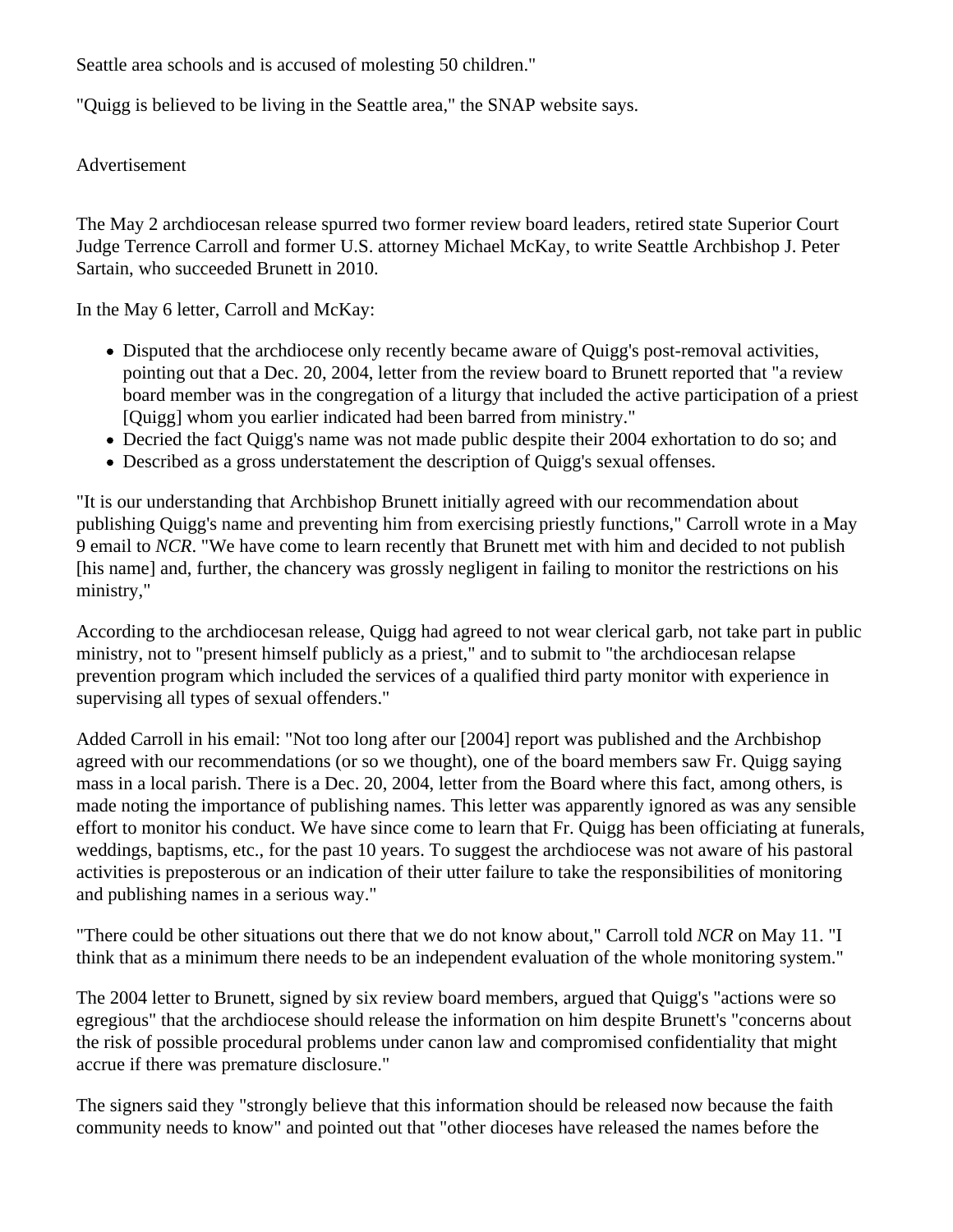Vatican has acted."

The 2004 letter also:

- Criticized a statement by Brunett that future clerical child sexual abuse was unlikely, calling it unrealistic to "guarantee that priests in the future will not engage in sexual abuse ... anymore than society at large can guarantee that sexual abuse of minor can be completely eliminated";
- Noted that the archdiocesan release of the review board's 2004 report "was made only after receipt of our Sept. 16, 2004, letter wherein we threatened to resign if you did not publish it" and that Brunett has "disputed our authority to produce a report and, in fact, attempted to persuade us to accept a significant rewrite ... by your staff -- which we declined to do";
- Expressed concern "about the independence of the new entity you are creating" to replace the review board to oversee priest sexual abuse allegations, and urged "that there be mechanisms in place to insure that disagreements or potentially unfavorable analyses of Archdiocesan actions are not suppressed";
- Said that "disclosure also helps to lift the pall of suspicion currently hanging over the many, many good priests who have not been accused nor suspected of any impropriety"; "may have a deterrent effect on priests who might be tempted in the future"; and would help assure families "that their children are safe";
- Shared worry that "allegations against members of religious orders ... have been treated differently by the church" and that "we ... do not know what happened in those cases, what provisions for safety have been instituted and whether the names of the offending ... will be published in the same manner as diocesan clergy."

On May 6, Sartain and a handful of archdiocesan officials faced an often ireful crowd of nearly 200 parishioners at St. Bridget Parish in North Seattle, where Quigg served as administrator then pastor from 1989 to 2000 and where he has been part of parish life since retiring in 2000.

During the two-and-a-half-hour meeting, Sartain apologized for the breakdown in archdiocesan supervision of removed sexual abusers, answered at times angry accusations and questions, and said he would have made Quigg's name public if he had known what he knows now.

According to a statement prepared by St. Bridget's pastor, Fr. Stephen Okumu, and Deacon Denny Duffell, which was read at Masses May 9-10, "our parishioners were a little angry from the beginning of the evening, ... understandably, and there was little patience with anything that sounded like an excuse or which went off target."

"Archbishop Sartain admitted that mistakes were made and apologized to our community. He said that several times during the meeting," the statement continued. "... Most people felt that our archbishop was sincere. At the same time, many of those in the room will also be waiting to see what changes the archdiocese makes in its procedures in favor of greater communication and transparency."

"It is probably accurate to say that there are some parishioners who were and are ready to forgive our former pastor. It is also true that many other people also still feel deeply betrayed, and forgiveness will not come so easily," the parish letter added.

"The real problem was not a failure to monitor," one parishioner who asked to remain anonymous wrote in an email to *NCR*. "... The real problem was not notifying the faithful that a popular priest had engaged in egregious sexual abuse of a 17-year-old boy and was barred from his priestly functions. Instead, former Archbishop Brunett gave into the sexual abuser's pleading that his privacy be protected. For 10 years the abusive priest celebrated weddings, baptisms and funerals, wore his clerical collar, socialized and